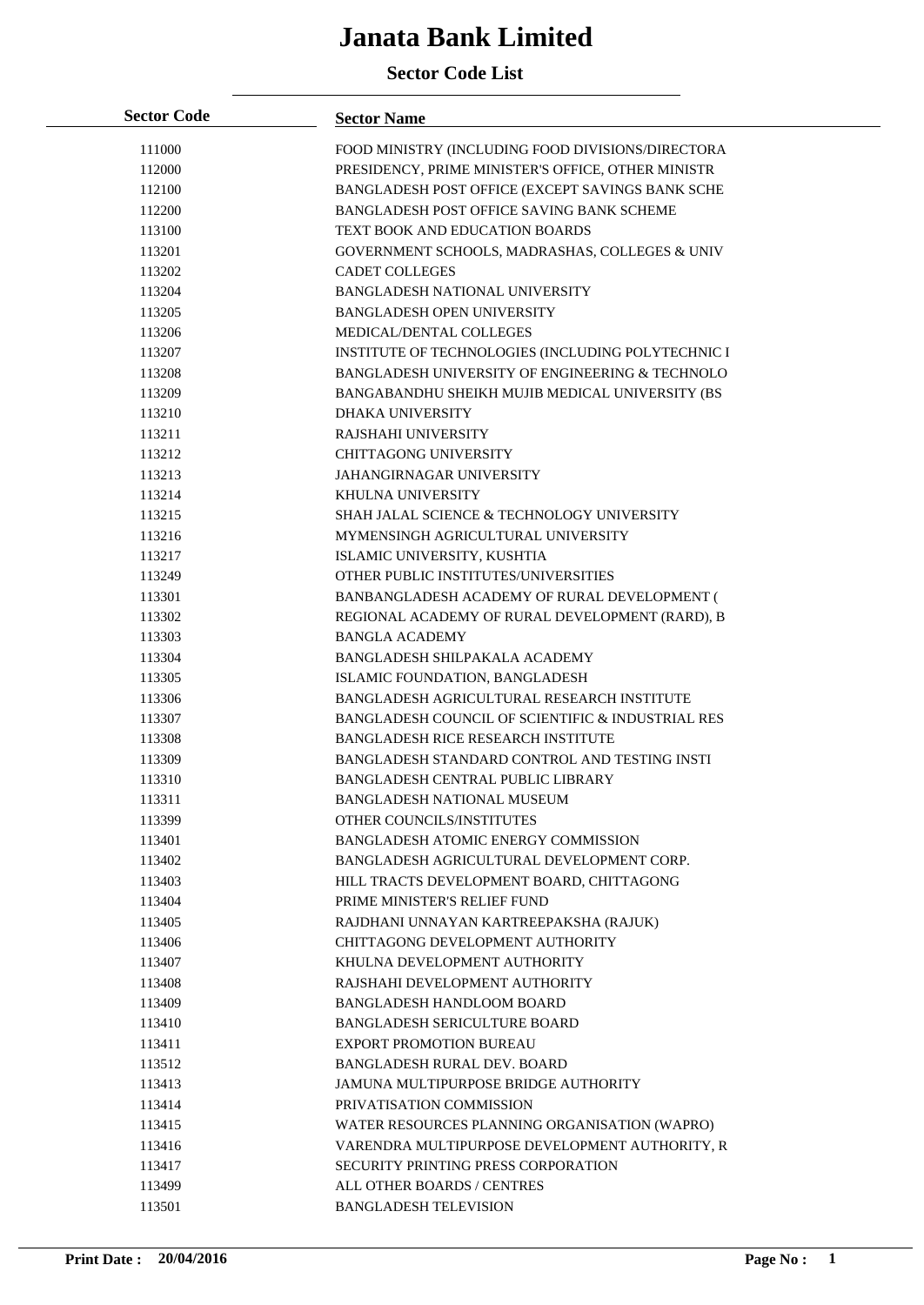| <b>Sector Code</b> | <b>Sector Name</b>                                          |
|--------------------|-------------------------------------------------------------|
| 113502             | BANGLADESH SANGBAD SANGSTHA                                 |
| 113503             | <b>BANGLADESH BETAR</b>                                     |
| 122100             | <b>BANGLADESH TEXTILE MILLS CORPORATION &amp; RELATED E</b> |
| 122210             | <b>SUGAR MILLS</b>                                          |
| 122220             | <b>FOOD AND ALLIED INDUSTRIES</b>                           |
| 122310             | FERTILIZER, CHEMICAL & PHARMACEUTICAL INDUSTRIES            |
| 122320             | PAPER AND PAPER BOARD INDUSTRIES                            |
| 122410             | <b>STEEL MILLS</b>                                          |
| 122420             | ENGINEERING AND SHIP BUILDING INDUSTRIES                    |
| 122510             | <b>BANGLADESH JUTE MILLS CORPORATION AND RELATED E</b>      |
| 122610             | BANGLADESH PETROLEUM CORPORATION & RELATED ENT              |
| 122620             | BANGLADESH OIL, GAS & MINERAL CORPORATION & RELA            |
| 122700             | BANGLADESH POWER DEVELOPMENT BOARD                          |
| 122810             | <b>BANGLADESH BIMAN CORPORATION</b>                         |
| 122820             | <b>BANGLADESH SHIPPING CORPORATION</b>                      |
| 122901             | TRADING CORPORATION OF BANGLADESH                           |
| 122902             | <b>BANGLADESH RAILWAY</b>                                   |
| 122903             | TELEGRAPH AND TELEPHONE BOARD                               |
| 122904             | BANGLADESH ROAD TRANSPORT CORPORATION                       |
| 122905             | BANGLADESH FOREST INDUSTRIES DEVELOPMENT CORPO              |
| 122999             | <b>OTHERS</b>                                               |
| 123110             | BANGLADESH FISHERIES DEVELOPMENT CORPORATION                |
| 123120             | <b>BANGLADESH TEA BOARD</b>                                 |
| 123210             | <b>BANGLADESH INLAND WATER TRANSPORTATION AUTHOR</b>        |
| 123220             | BANGLADESH INLAND WATER TRANSPORTATION CORPOR               |
| 123310             | BANGLADESH WATER DEVELOPMENT BOARD                          |
| 123320             | DHAKA WASA                                                  |
| 123330             | <b>CHITTAGNONG WASA</b>                                     |
| 123390             | <b>OTHERS</b>                                               |
| 123410             | <b>RURAL ELECTRIFICATION BOARD</b>                          |
| 123415             | DHAKA ELECTRIC SUPPLY AUTHORITY                             |
| 123510             | CHITTAGONG PORT AUTHORITY<br>MONGLA PORT AUTHORITY          |
| 123520<br>123610   | BANGLADESH SMALL & COTTAGE INDUSTRIES CROP.                 |
| 123701             | <b>BANGLADESH PARJATAN CORPORATION</b>                      |
| 123702             | BANGALADESH FILM DEVELOPMENT CORPORATION                    |
| 123704             | CIVIL AVIATION AUTHORITY OF BANGLADESH                      |
| 123705             | BANGLADESH FREEDOM FIGHTERS WELFARE TRUST                   |
| 123706             | TELEPHONE SHILPA SANGSTHA                                   |
| 123707             | <b>BANGLADESH CABLE INDUSTRIES CORPORATION</b>              |
| 123708             | <b>BANGLADESH TANNERY INDUSTRIES CORPORATION</b>            |
| 123709             | <b>BANGALADESH SERVICES LIMITED</b>                         |
| 123710             | HOTELS INTERNATIONAL LTD. (HOTELS HAVING STATUS 3 S         |
| 123711             | DOCK LABOUR MANAGEMENT BOARD, CHITTAGONG                    |
| 123712             | DOCK LABOUR MANAGEMENT BOARD, BAGERHAT                      |
| 123799             | <b>OTHERS</b>                                               |
| 124100             | ZIA PARISHAD                                                |
| 124200             | MUNICIPAL/CITY CORPORATION                                  |
| 124300             | THANA/UPAZILA PARISHAD                                      |
| 124400             | UNION PARISHAD                                              |
| 124500             | <b>GRAM PARISHAD</b>                                        |
| 121501             | INFRASTRUCTURE DEVELOPMENT COMPANY                          |
| 121510             | SAUDI-BANGLADESH INDUSTRIAL & AGRICULTURAL INVE             |
|                    |                                                             |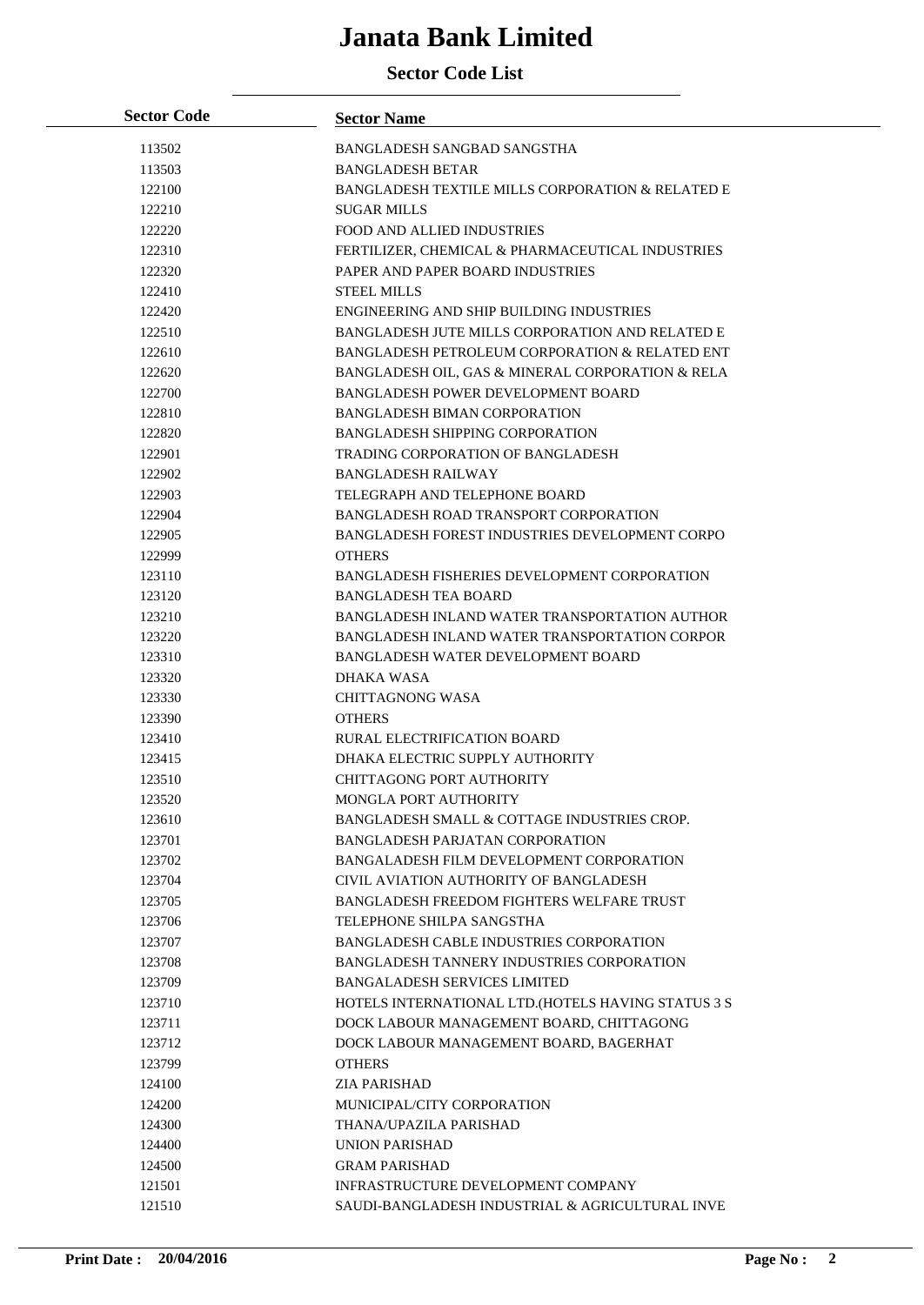| <b>Sector Code</b> | <b>Sector Name</b>                                 |
|--------------------|----------------------------------------------------|
| 121599             | <b>OTHERS</b>                                      |
| 121710             | ANSAR-VDP DEVELOPMENT BANK                         |
| 121720             | KARMA SANGSTHAN BANK (EMPLOYMENT BANK)             |
| 121750             | <b>OTHERS</b>                                      |
| 121100             | BANGLADESH HOUSE BUILDING FINANCE CORPORATION (    |
| 121300             | INVESTMENT CORPORATION OF BANGLADESH (ICB)         |
| 121600             | SADHARAN BIMA CORPORATION                          |
| 121700             | <b>JIBAN BIMA CORPORATION</b>                      |
| 121799             | <b>OTHERS</b>                                      |
| 901001             | <b>AGRICULTURAL FARMERS</b>                        |
| 901002             | <b>FISHING PROFESSIONALS</b>                       |
| 901003             | <b>DAIRY FARMERS</b>                               |
| 901004             | POULTRY FARMERS                                    |
| 902110             | <b>JUTE MILLES</b>                                 |
| 902120             | <b>TEXTILE MILLS</b>                               |
| 902125             | <b>GARMENTS FACTORIES</b>                          |
| 902126             | <b>HOSIERY FACTORIES</b>                           |
| 902130             | CHEMICAL AND CHEMICAL PRODUCTS (OTHER THAN FER     |
| 902131             | <b>CEMENT FACTORIES</b>                            |
| 902132             | <b>CERAMIC INDUSTRIES</b>                          |
| 902134             | <b>GLASS AND GLASSWARE PRODUCTS FACTORIES</b>      |
| 902135             | <b>EDIBLE OIL MILLS</b>                            |
| 902136             | <b>SOAPS &amp; DETERGENTS FACTORIES</b>            |
| 902137             | STEEL ENGINEERING & METALLIC PRODUCTS INDUSTRIES   |
| 902210             | <b>COTTAGE INDUSTRIES</b>                          |
| 902220             | <b>HANDLOOM FACTORIES</b>                          |
| 902225             | <b>GARMENTS FACTORIES</b>                          |
| 902226             | <b>HOSIERY FACTORIES</b>                           |
| 902230             | <b>HANDICRAFTS FACTORIES</b>                       |
| 902240             | <b>OTHER FACTORIES</b>                             |
| 902310             | <b>ELECTRICITY COMPANIES</b>                       |
| 904001             | ROAD TRANSPORT (INCLUDING RAILWAY)                 |
| 904002             | <b>WATER TRANSPORT</b>                             |
| 904003             | <b>AIR TRANSPORT</b>                               |
| 905000             | <b>CONSTRUCTION COMPANIES</b>                      |
| 905200             | TELEPHONE COMPANIES                                |
| 905500             | <b>HOUSING COMPANIES / SOCIETIES</b>               |
| 906000             | STORAGE COMPANIES (OTHER THAN COLD STORAGE)        |
| 907000             | TRUST FUND AND NON-PROFITABLE ORGANISATIONS        |
| 907601             | <b>NEWSPAPER</b>                                   |
| 907602             | <b>TELEVISION</b>                                  |
| 907603             | <b>RADIO</b>                                       |
| 908100             | PRIVATE SCHOOLS, COLLEGES, UNIVERSITY COLLEGES & M |
| 908200             | MEDICAL & DENTAL COLLEGES                          |
| 908300             | PRIVATE UNIVERSITIES                               |
| 908900             | <b>OTHERS</b>                                      |
| 909210             | <b>INVESTMENT COMPANIES</b>                        |
| 909220             | LEASING COMPANIES (NON-DEPOSITORY)                 |
| 909299             | <b>OTHERS</b>                                      |
| 909200             | LEASING COMPANIES (DEPOSITORY)                     |
| 909300             | CENTRAL CO-OPERATIVE BANK                          |
| 909400             | LAND MORTGAGE CO-OPERATIVE BANK                    |
| 909500             | OTHER CO-OPERATIVE BANKS/SOCIETIES                 |
|                    |                                                    |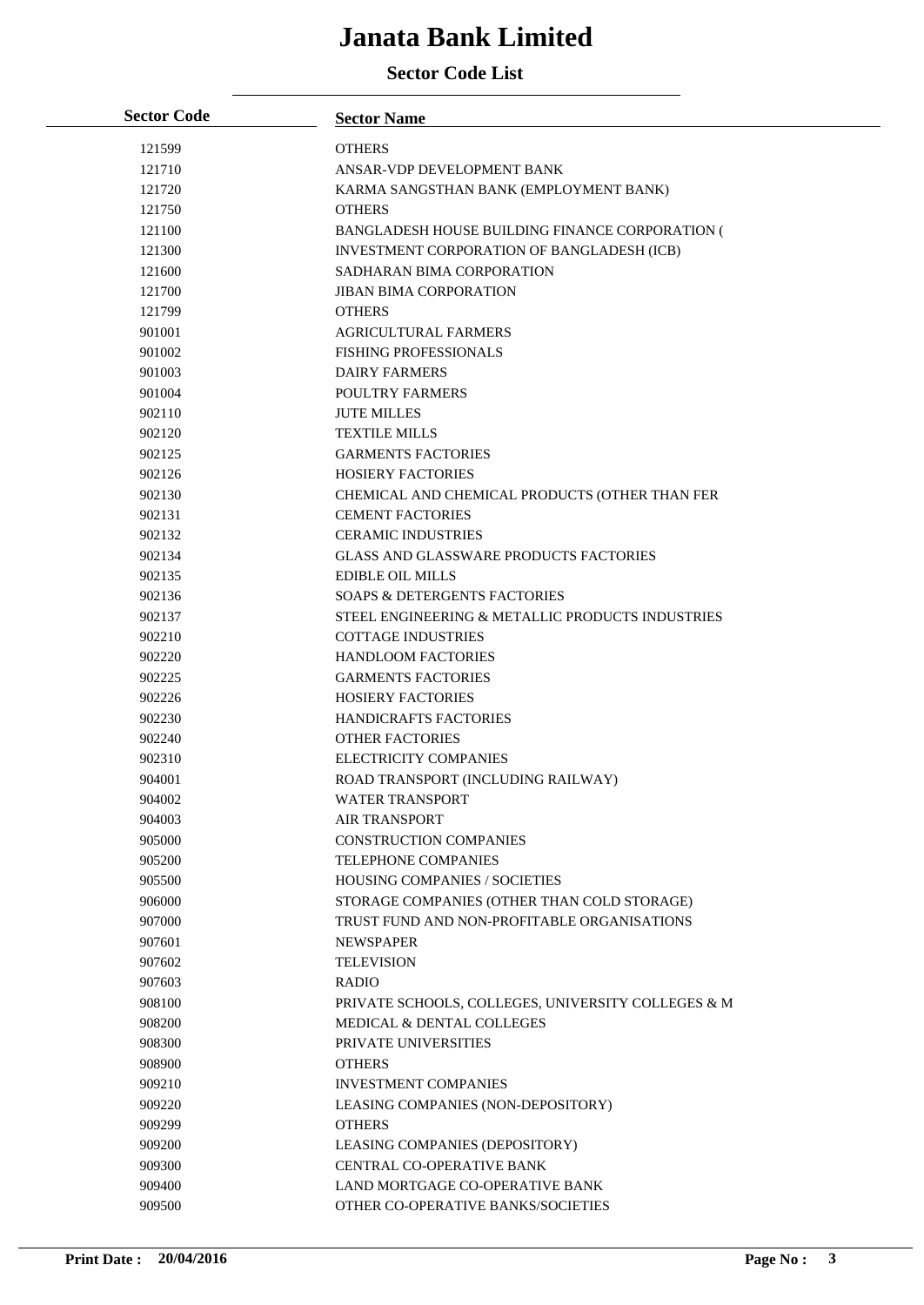| <b>Sector Code</b> | <b>Sector Name</b>                                        |
|--------------------|-----------------------------------------------------------|
| 909600             | <b>GRAMEEN BANK</b>                                       |
| 909699             | <b>OTHERS</b>                                             |
| 909100             | <b>INSURANCE COMPANIES</b>                                |
| 909700             | <b>MONEY EXCHANGER</b>                                    |
| 909999             | OTHERS (FINANCIAL ORGANIZATION-PRIVATE)                   |
| 910000             | PROFESSIONALS AND SELF-EMPLOYED PERSONS (SUCH AS D        |
| 911000             | WAGE & SALARY EARNERS (WORKING IN THE COUNTRY)            |
| 113101             | NATIONAL CURRICULUM AND TEXT BOOK BOARD                   |
| 113102             | BANGLADESH MADRASHA EDUCATION BOARD                       |
| 113103             | <b>BANGLADESH TECHNICAL EDUCATION BOARD</b>               |
| 113105             | BOARD OF INTERMEDIATE AND SECONDARY EDUCATION, D          |
| 113106             | BOARD OF INTERMEDIATE AND SECONDARY EDUCATION, C          |
| 113107             | BOARD OF INTERMEDIATE AND SECONDARY EDUCATION, R          |
| 113108             | BOARD OF INTERMEDIATE AND SECONDARY EDUCATION, J          |
| 113109             | BOARD OF INTERMEDIATE AND SECONDARY EDUCATION, C          |
| 113111             | BOARD OF INTERMEDIATE AND SECONDARY EDUCATION, B          |
| 113218             | DHAKA UNIVERSITY OF ENGINEERING AND TECHNOLOGY, G         |
| 113219             | CHITTAGONG UNIVERSITY OF ENGINEERING AND TECHNOL          |
| 113220             | KHULNA UNIVERSITY OF ENGINEERING AND TECHNOLOGY           |
| 113221             | RAJSHAHI UNIVERSITY OF ENGINEERING AND TECHNOLOG          |
| 113222             | BANGABANDHU SHEIKH MUJIBUR RAHMAN AGRICULTUR              |
| 113223             | SHERE-E-BANGLA AGRICULTURAL UNIVERSITY, SHEREBANG         |
| 113224             | HAJI DANESH AGRICULTURAL UNIVERSITY, DINAJPUR             |
| 113225             | PATUAKHALI AGRICULTURAL UNIVERSITY                        |
| 113312             | <b>BANGLADESH VETERINARY COUNCIL</b>                      |
| 113314             | NATIONAL INSTITUTE OF POPULATION, RESEARCH & TRAI         |
| 113316             | NATIONAL INSTITUTE OF CARDIOVASCULAR DISEASES             |
| 113317             | NATIONAL INSTITUTE OF PREVENTIVE & SOCIAL MEDICINE        |
| 113318             | INSTITUTE OF PUBLIC HEALTH AND HOSPITAL                   |
| 113319             | NATIONAL INSTITUTE OF DISEASE OF CHEST & HOSPITAL         |
| 113320             | NATIONAL INST.OF OPHTHALMOLOGY                            |
| 113321             | NATIONAL INST.OF TRAUMATOLOGY & ORTHOPAEDIC REH           |
| 113412             | BANGLADESH RURAL DEVELOPMENT BOARD (BRDB)                 |
| 113418             | <b>GREATER DHAKA TRANSPORT PLANNING &amp; CO-ORDINATI</b> |
| 113419             | CHITTAGONG HILL TRACTS LOCAL COUNCIL                      |
| 113420             | CHITTAGONG HILL TRACTS DIST. COUNCIL, RANGAMATI           |
| 113421             | CHITTAGONG HILL TRACTS DIST. COUNCIL, KHAGRACHORI         |
| 113422             | CHITTAGONG HILL TRACTS DIST.COUNCIL, BANDARBAN            |
| 113423             | BANGLADESH OVERSEAS EMPLOYMENT SERVICE LTD. (B            |
| 113424             | NATIONAL HOUSING AUTHORITY                                |
| 113425             | HAOR AND MARSH DEVELOPMENT AUTHORITY                      |
| 113426             | <b>EXECUTIVE CELL, BEPZA</b>                              |
| 123420             | DHAKA ELECTRIC SUPPLY COMPANY                             |
| 902111             | PRINTING & DYEING INDUSTRIES                              |
| 902112             | <b>SPINNING MILLS</b>                                     |
| 902113             | <b>WEAVING MILLS</b>                                      |
| 902115             | <b>TOBACCO PROCESSING INDUSTRIES</b>                      |
| 902116             | <b>COSMETICS &amp; TOILETRIES INDUSTRIES</b>              |
| 902117             | RUBBER AND PLASTIC INDUSTRIES                             |
| 902118             | <b>RICE/FLOUR/PULSE MILLS</b>                             |
| 902119             | LEATHER AND LEATHER PRODUCTS MANF. INDUSTRIES             |
| 902121             | PAPER AND PAPER PRODUCTS MANF. INDUSTRIES                 |
| 902122             | WOOD AND WOOD PRODUCTS MANF. INDUSTRIES                   |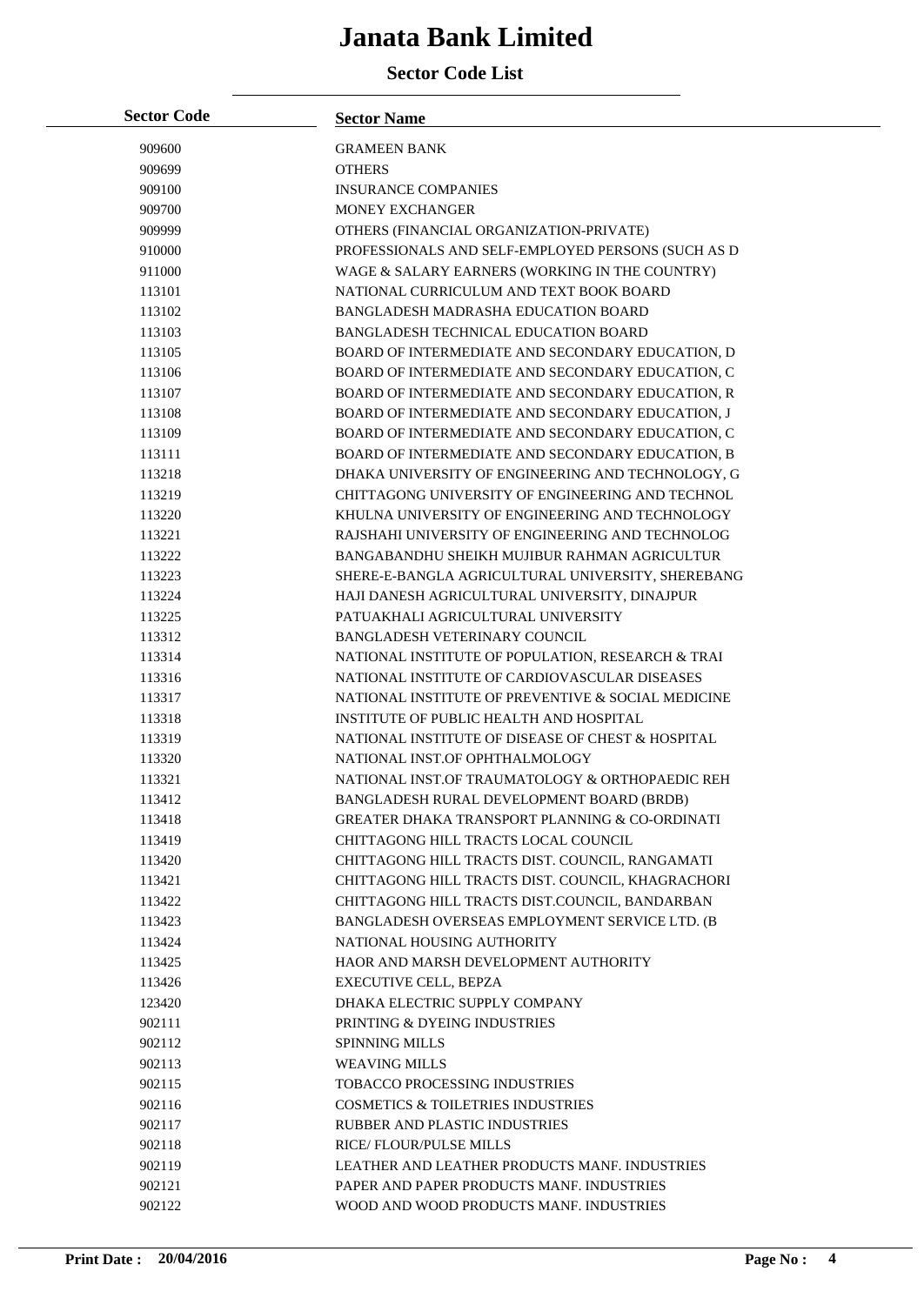| <b>Sector Code</b> | <b>Sector Name</b>                                 |
|--------------------|----------------------------------------------------|
| 902123             | MILK PROCESSING INDUSTRIES                         |
| 902124             | FOOD PROCESSING INDUSTRIES (INCLUDING AGRO-BASED I |
| 902127             | PHARMACEUTICAL INDUSTRIES                          |
| 902128             | <b>SALT INDUSTRIES</b>                             |
| 902129             | TEA PROCESSING INDUSTRIES                          |
| 902138             | <b>ASSEMBLING INDUSTRIES</b>                       |
| 902139             | FISH PROCESSING INDUSTRY                           |
| 902141             | FERTILIZER COMPANY                                 |
| 902190             | <b>OTHERS</b>                                      |
| 902235             | WOOD AND WOOD PRODUCTS FACTORIES                   |
| 902311             | LP GAS COMPANIES                                   |
| 902312             | <b>OXYZEN GAS COMPANIES</b>                        |
| 902313             | OTHER GAS COMPANIES                                |
| 902319             | <b>OTHERS</b>                                      |
| 902410             | ENTERTAINMENT (CINEMA, AMUSEMENT PARK ETC.) SERV   |
| 902420             | <b>HOSPITALS &amp; CLINICS</b>                     |
| 902430             | IT SERVICES (INCLUDING CYBER CAFES)                |
| 902440             | <b>COURIER SERVICES</b>                            |
| 902450             | HOTELS AND RESTAURANTS                             |
| 902451             | PHOTO STUDIOES                                     |
| 902452             | <b>TRAVEL AGENCIES</b>                             |
| 902453             | <b>COLD-STORAGES</b>                               |
| 902454             | <b>BEAUTY PARLOURS / SALOONS</b>                   |
| 902133             | <b>BRICKS AND SAND FACTORIES</b>                   |
| 113110             | BOARD OF INTERMEDIATE AND SECONDARY EDUCATION, S   |
| 113313             | <b>FOREIGN SERVICE ACADEMY</b>                     |
| 113315             | INSTITUTE OF PUBLIC HEALTH AND NUTRITION           |
| 902114             | <b>COCONUT OIL MILLS</b>                           |
| 902215             | <b>SAW MILLS</b>                                   |
| 902490             | <b>OTHERS</b>                                      |
| 903010             | <b>IMPORTERS</b>                                   |
| 903020             | <b>EXPORTERS</b>                                   |
| 903030             | <b>IMPORTERS AND EXPORTERS</b>                     |
| 903040             | <b>WHOLE SALE TRADERS</b>                          |
| 903050             | <b>RETAIL TRADERS</b>                              |
| 903090             | <b>OTHERS</b>                                      |
| 905100             | <b>PUBLISHING INDUSTRIES</b>                       |
| 908400             | PRIVATE INSTITUTE OF IT                            |
| 909199             | <b>OTHERS</b>                                      |
| 909799             | <b>OTHERS</b>                                      |
| 910500             | WAGE & SALARY EARNERS (WORKING ABROAD)             |
| 912050             | <b>FOREIGN INDIVIDUALS</b>                         |
| 912051             | FOREIGN OFFICES / ENTERPRISES / COMPANIES / FARMS  |
| 914051             | <b>MOSQUES</b>                                     |
| 914052             | TEMPLES, CHURCHES & THE LIKE                       |
| 914053             | <b>SPORTS CLUBS</b>                                |
| 914054             | OTHER CLUBS                                        |
| 914055             | THEATRE & CULTURAL ORGANISATIONS                   |
| 914056             | POLITICAL PARTIES                                  |
| 914057             | <b>TRADE UNIONS</b>                                |
| 914058             | DISTRICT / UPAZILLA ASSOCIATIONS                   |
| 914059             | PROFESSIONAL (DOCTORS, ENGINEERS, STATISTICIANS, E |
| 914060             | <b>CHAMBERS OF INDUSTRIES</b>                      |